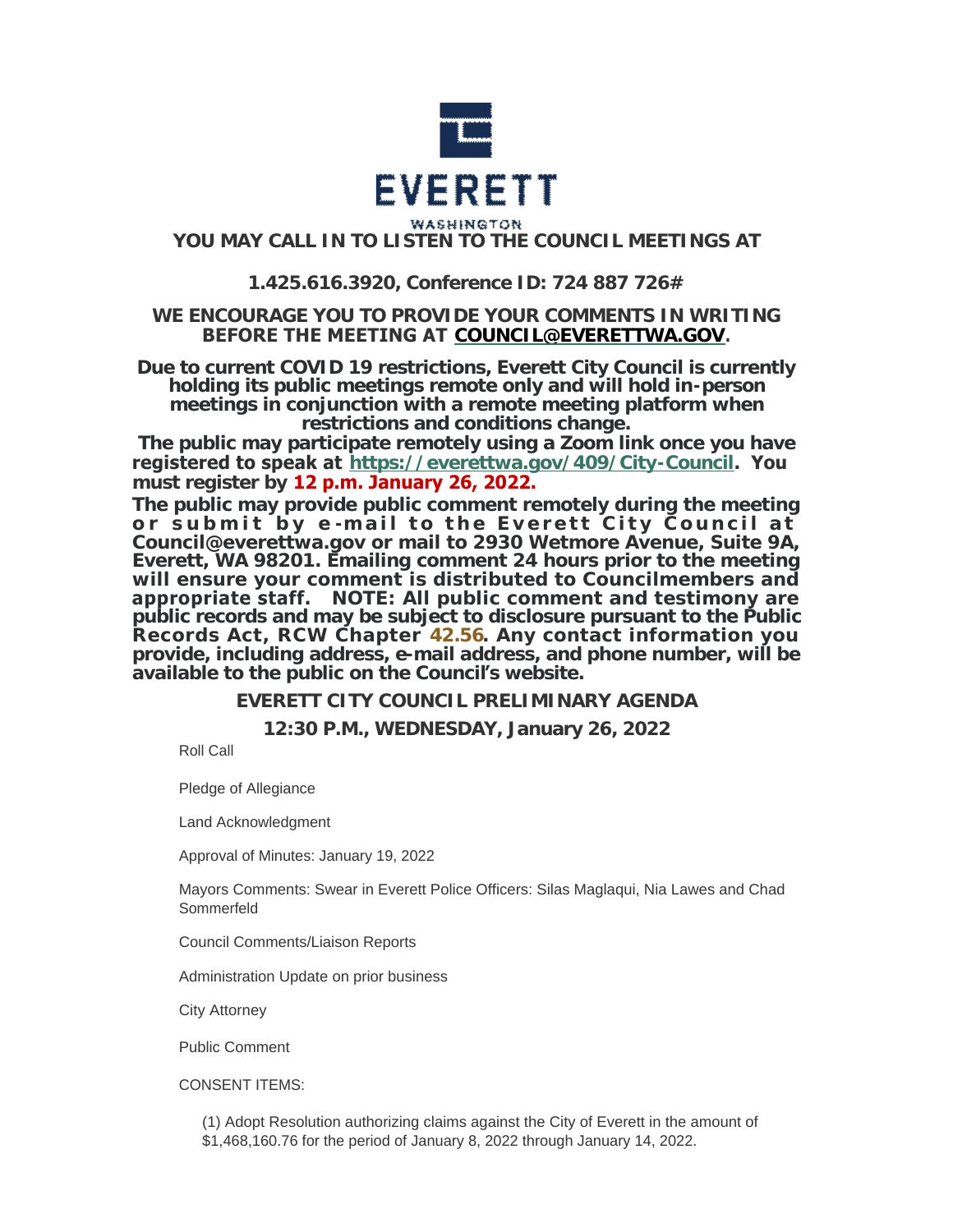Documents:

#### [Res Claims Payable Jan 8, 2022 -](https://www.everettwa.gov/AgendaCenter/ViewFile/Item/13311?fileID=79794) Jan 14, 2022.pdf

(2) Award and authorize purchase of one fully electric fixed route transit bus and charging pad from Gillig, LLC using the Washington State Department of Enterprise Services contract #06719-01/EVT #2021-121 for a total of \$1,062,353.

Documents:

### [2021-121 Electric Bus Gillig Contract PDF.pdf](https://www.everettwa.gov/AgendaCenter/ViewFile/Item/13312?fileID=79795)

(3) Approve the Mayor's acceptance of a \$61,563.76 bequest from the estate of Ms. Susan Strong for the Fund for the Animals (Fund 151).

Documents:

## [Donation from Susan Strong to the Animal Shelter.pdf](https://www.everettwa.gov/AgendaCenter/ViewFile/Item/13313?fileID=79796)

(4) Authorize the Mayor to sign the Interlocal Agreement for Municipal Road and Street Services Within the City of Everett, between the City and Snohomish County.

Documents:

## Sno Co ILA - [Road Maint.pdf](https://www.everettwa.gov/AgendaCenter/ViewFile/Item/13314?fileID=79797)

(5) Authorize release of Request for Proposal #2022-006 Mid-Mount Heavy-Duty Aerial Platform Ladder Fire Truck.

Documents:

#### [2022-006 Mid Mount Aerial Ladder FireTruck\\_PDF.pdf](https://www.everettwa.gov/AgendaCenter/ViewFile/Item/13315?fileID=79798)

#### ACTION ITEMS:

(6) Council finds the nominees to represent reasonable geographic diversity and request the 2022 Districting Commission nominations be moved to appointments.

Documents:

#### [Districting Commission Nominations action.pdf](https://www.everettwa.gov/AgendaCenter/ViewFile/Item/13316?fileID=79804)

(7) CB 2201-01 – 3rd and final Reading – Adopt the Proposed Ordinance closing a Special Improvement Project entitled "Sewer "O" Utility Upgrades" Fund 336, Program 013, as established by Ordinance No. 3760-20.

Documents:

# [CB 2201-01 Sewer O Utility Upgrades.pdf](https://www.everettwa.gov/AgendaCenter/ViewFile/Item/13317?fileID=79800)

(8) Authorize the Mayor to sign the Lease Agreement with Bezos Academy in substantially the form provided and to take all other actions necessary to implement the Lease Agreement.

Documents:

[Bezos Academy.pdf](https://www.everettwa.gov/AgendaCenter/ViewFile/Item/13335?fileID=79805)